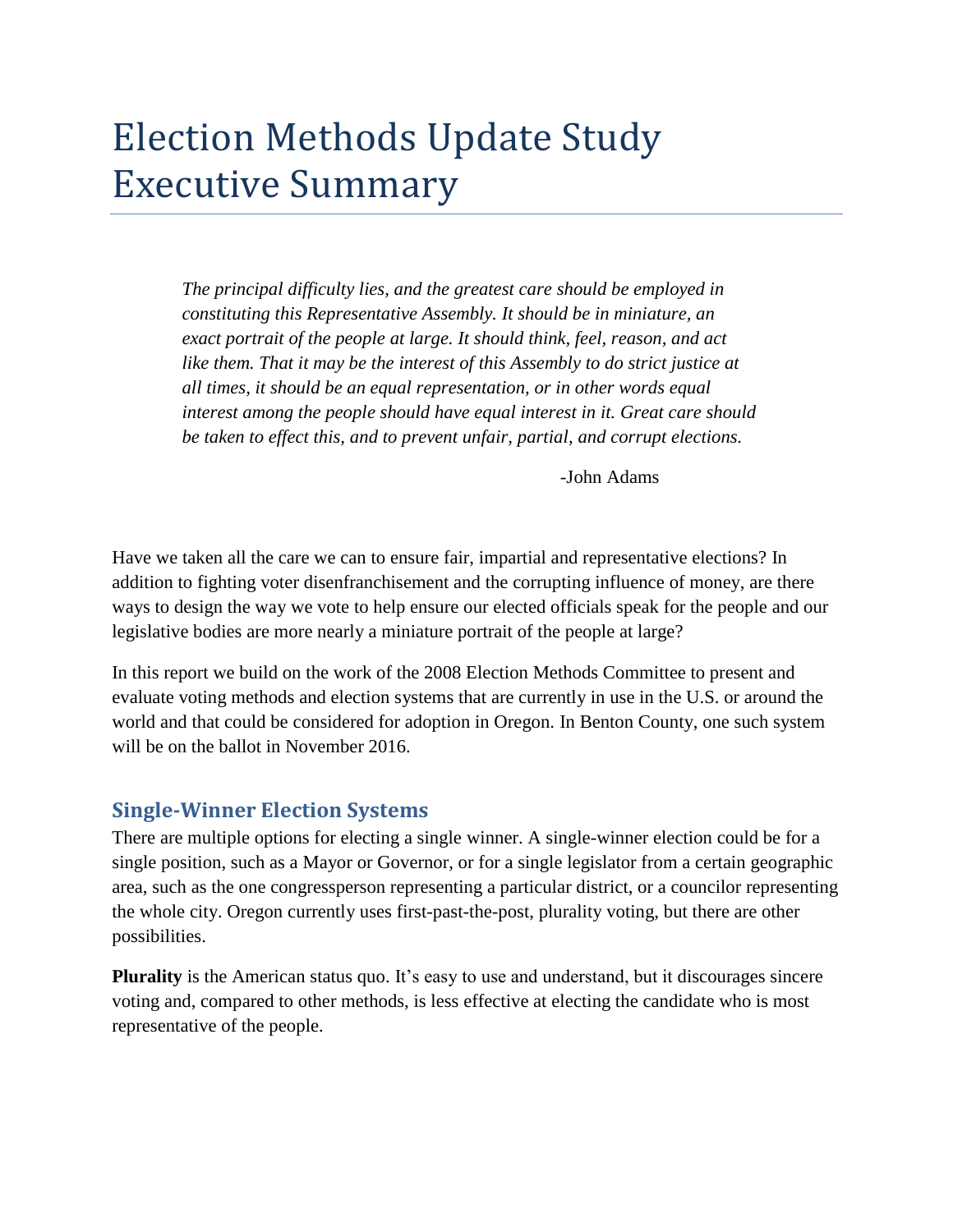**Delayed runoff** is an improvement on plurality in electing representative candidates. It requires two elections, one to narrow the field to two candidates and one to select between the two, usually involving lower voter turnout in one of the elections.

**Range voting** requires voters to rate each candidate on a scale, say from 1 to 5. The candidate with the highest average rating wins. If all voters vote sincerely, range voting is extremely good at selecting the most representative candidate. It is, unfortunately, very susceptible to strategic voting as opposed to sincere voting.

**Approval voting** enables voters to indicate whether or not they approve of each candidate for the position. The candidate with the most approvals wins. Approval voting is second best to range voting in electing the most representative candidate and second worst to range voting in encouraging strategic voting.

**Ranked choice voting** is known as instant runoff voting when used to select a single candidate. Studies show it to be nearly as good as range voting in selecting the most representative candidate and best of all systems considered in encouraging sincere voting.

### **Multiple Winner Election Systems**

Because each district is politically diverse, electing just one representative per district will not yield a legislative body that is "an exact portrait of the people at large." Most western democracies elect multiple candidates from each district so that legislators can represent the different political views within each district. There are several election systems for electing multiple legislators per district.

**Bloc types** exist in Oregon. In this system, the entire electorate elects multiple candidates to a legislative body, electing each candidate in separate races. For example, all residents of the City of Portland elect four councilors, plus a Mayor. Each council candidate runs for a numbered council seat against other candidates who filed for that numbered seat. This system has been shown to be *less* representative than dividing the area into districts and electing a candidate from each district, because the majority opinion of the entire area determines the outcome of all the races.

**Semi-proportional systems**, including cumulative and limited voting allow voters multiple votes in the same race. The highest vote-getters win. These systems can lead to more representation for all groups if minority political groups carefully coordinate their voting strategy and focus all their votes on a single candidate to ensure a candidate representing them wins one of the positions.

**Proportional representation** systems are favored by most political scholars as the most representative systems. Most western democracies use a form of proportional representation voting to elect legislative bodies. A pool of candidates contends for the available seats in a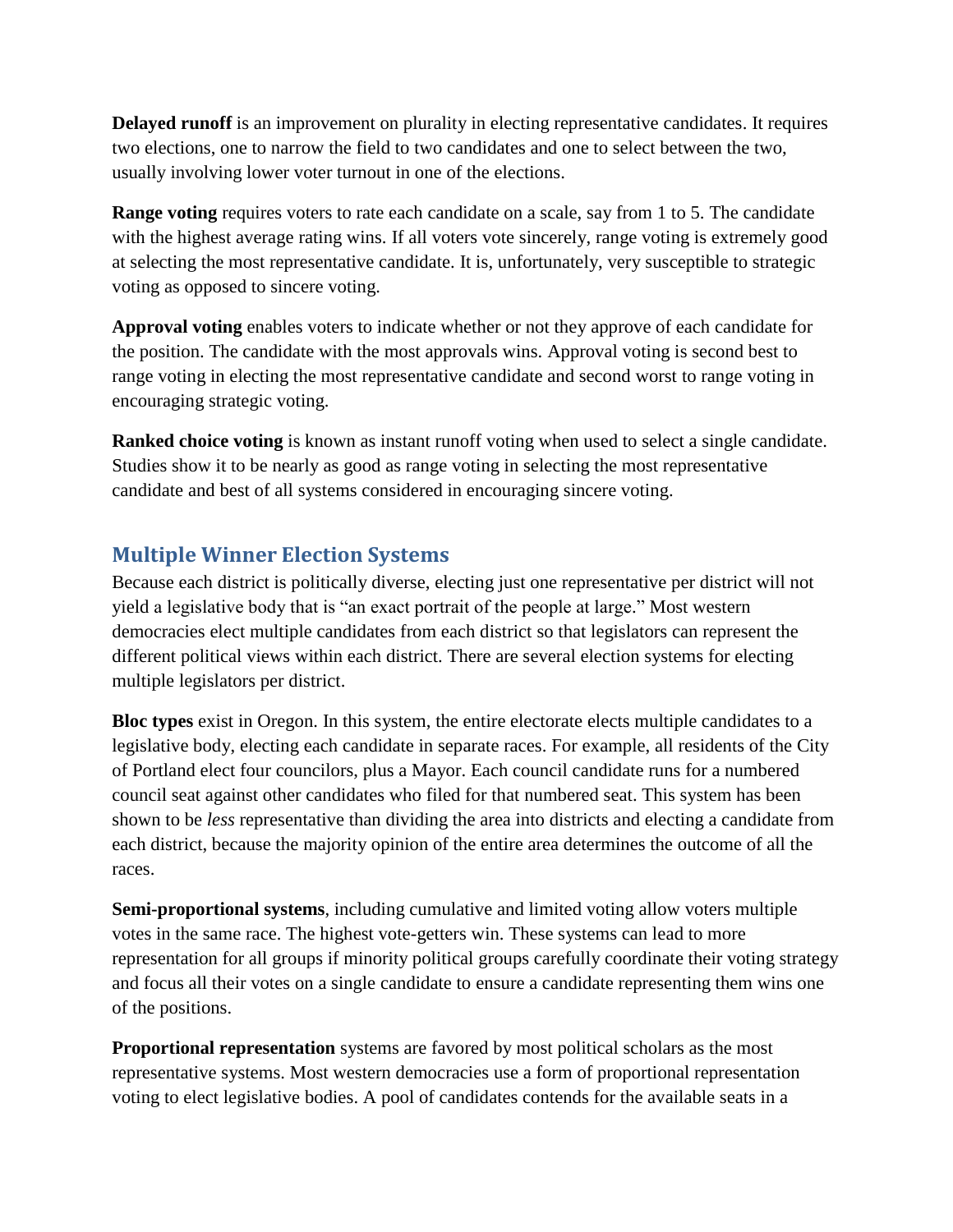district. There are several ways to elect representatives that reflect the major political opinions of the district:

**Party list voting** allows voters to choose a candidate from a party list (open list voting, the most common form of voting in developed democracies) or simply to choose a party (closed list voting). In open list voting, a vote counts for that candidate and for the candidate's party. The party wins seats in proportion to the number of votes for candidates on its list, with candidates given the party's seats in proportion to their number of votes they receive. In closed list voting the party's pre-determined list of candidates win positions in proportion to the number of votes for that party.

**Mixed-member proportional voting**, a newer system, is the one most election experts favor. It retains a local representative while allowing for overall proportionality of the legislature. Voters get two votes: one for a local representative from a single-winner local district, and one for a party. Parties win seats in proportion to the number of votes each party receives.

**Single-transferrable vote** systems are the second choice of election experts. Candidates run in a pool for a number of seats. For example, all candidates for Portland City Council would run together for any of the four council seats, rather than splitting up into different races for individually numbered seats, as they do now. Voters rank the candidates and any candidate who passes a certain threshold of support wins a seat. For American voters, this proportional system has the added attraction of allowing voters to vote for individual candidates, not for parties.

The minimum level of the threshold, to avoid electing representatives with very small support groups, and the size of the district are important design considerations for proportional systems.

### **Political Parties and Oregon Reforms**

In Oregon, a candidate can list up to three parties on the ballot, assuming all three have nominated the candidate. This **aggregated fusion voting** gives voters more information about the candidate. A full fusion voting system would list each candidate as many times on the ballot as there are parties nominating her. By choosing which place on the ballot to vote for the candidate, voters indicate support for that party. **Full fusion** would give candidates more information about the sources of their support.

The purpose of partisan races in primary elections is to select major party candidates to run for partisan seats, like State Senator or Governor, in November general elections. Major parties in Oregon are the Democrat, Republican, and Independent parties. Voters not registered with one of these parties are excluded from partisan races in the primary. Proposed reforms include a **limited open** primary, in which unaffiliated voters can vote by choosing which party's ballot to receive, an **open** primary in which all voters choose which party's ballot to receive on election day (a consideration with Oregon's vote-by-mail system), and **top-two** primaries, in which all voters,